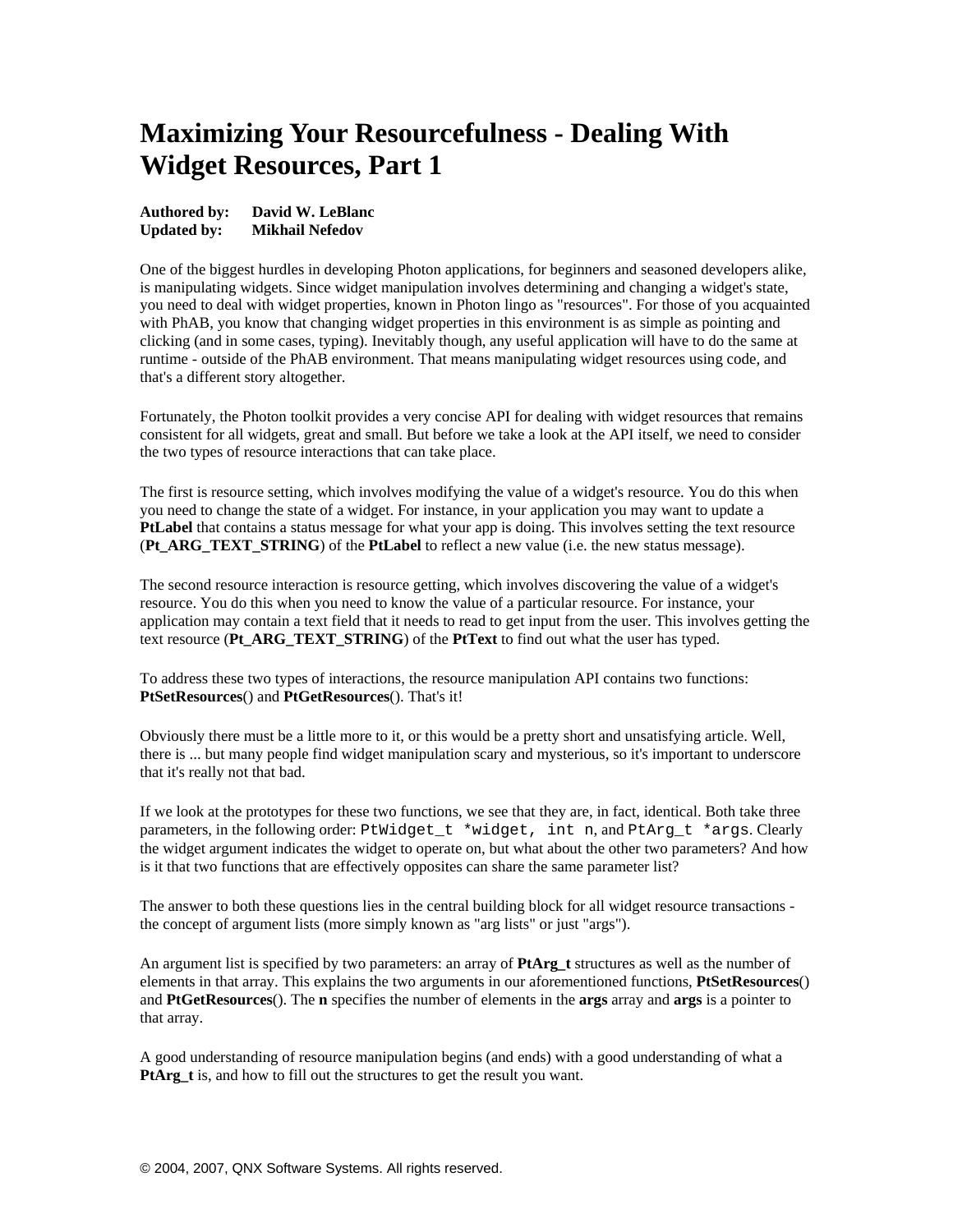**PtArg\_t** is composed of the following pieces, which, when put together, specify all the information necessary for one complete resource transaction to take place:

**long type** - Every widget resource has an associated numerical value that uniquely identifies that resource. Resources are enumerated systematically. For example, if we refer to the header file for the **PtLabel** class, (<*PtLabel.h*> in */usr/include/photon*), we see that the identifier for **Pt\_ARG\_TEXT\_STRING** is 3011. So, the type member of **PtArg\_t** identifies the resource being operated on using these values. If you then want to operate on, say, a **PtLabel**'s text resource (**Pt\_ARG\_TEXT\_STRING**), you would set this value to **Pt\_ARG\_TEXT\_STRING** (which the preprocessor would map to 3011).

long value - While the meaning of this resource is dependent on the type of resource (and by type I'm referring to resource classifications, which we'll get into later), it generally refers to the new value when setting a resource, or an address where the result can be stored when getting a resource. (This concept will be mentioned again in part 2 of this series, when we discuss the different resource classifications, so don't worry if it doesn't seem clear yet.)

**long len** - Once again, the meaning of this member is resource-dependent, and often doesn't even apply. When used it's generally coupled with the value member in some way. This member is named as such because it was originally used exclusively to describe the length or size of the data referred to by the value member. But as the library grew, new resource types got introduced that required different information that could still be conveyed using this member. So even though it didn't make much sense semantically, the name for this multipurpose member stuck in order to provide source-level backward compatibility.

If **len** does not apply to the particular resource you're working with, you should set it to zero. Even if **len** is documented as ignored, future additions to the library may attach a meaning to it, which will break your application if you're setting **len** to something other than zero.

There are several methods of setting up an argument list. One method involves assigning each member in each **PtArg\_t** directly, as follows:

```
PtArg t args[10];
... 
arg[0].type = Pt ARG TEXT STRING;
arg[0].value = (long)"New string";
arg[0].len = 0;...
```
Another method can be used to statically initialize an array of **PtArg\_t** structures like this:

```
PtArg_t args[] = { { Pt_ARG_TEXT_STRING, 
(long) "New string", 0 }, \{ \ldots \} };
...
```
The two methods mentioned above work and both are valid C code. However, you won't find them documented in the Photon manual. The two methods you will find are:

```
PtArg_t args[2]; 
... 
PtSetArg(&args[0], Pt ARG TEXT STRING, "New string", 0);
...
```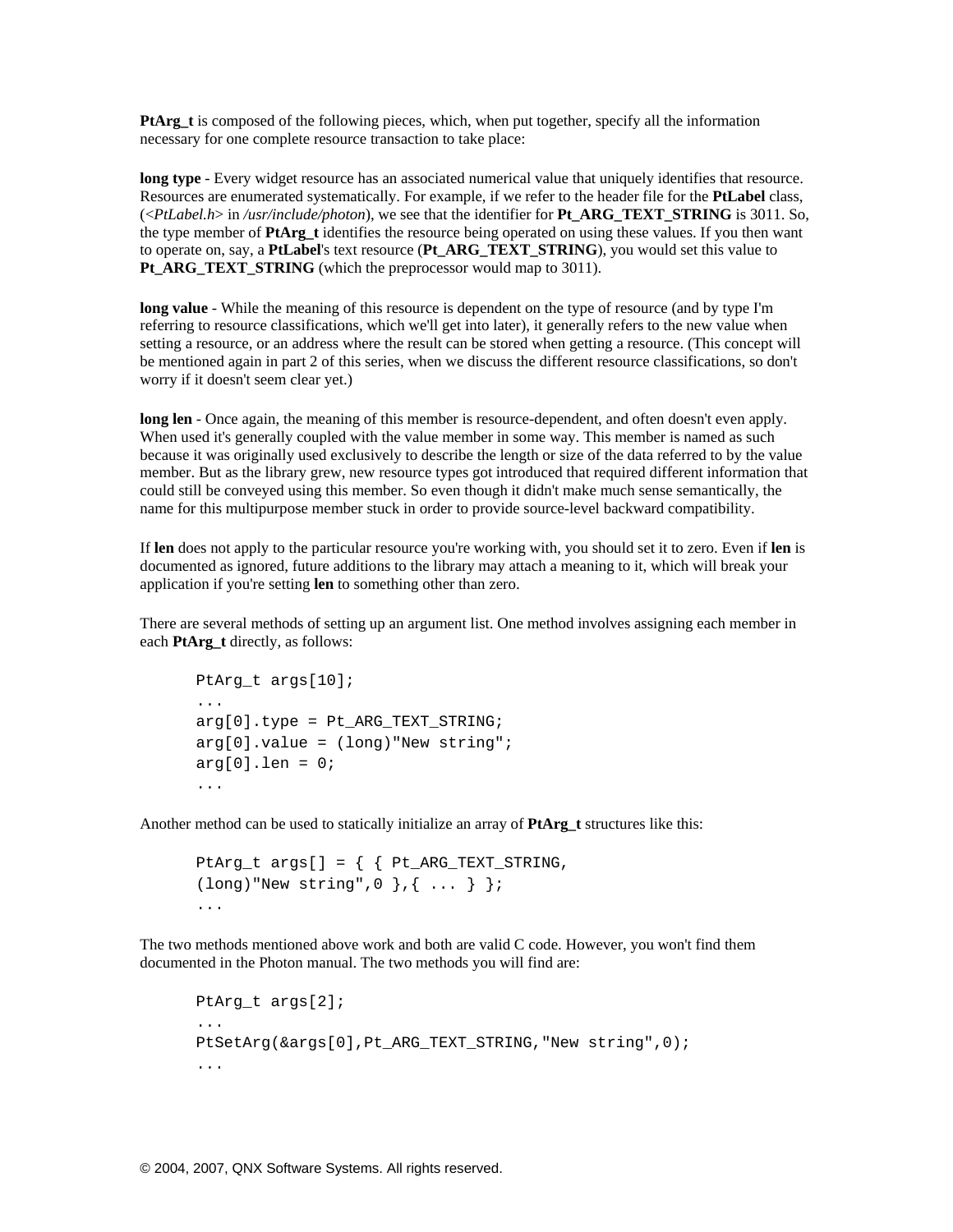Or, for statically initializing an argument list:

```
PtArg t args[] = { Pt_ARG(Pt_ARG_TEXT_STRING,
"New string", 0), Pt ARG(...) };
```
Photon provides the macros **PtSetArg**() and **Pt\_ARG**() and I recommend using them because they're more concise and readable. They're also easier to use since they perform all of the necessary casting for you, allowing you to be lazy and not have to put up with compiler warnings!

### *Avoiding array overruns by super-sizing your fries*

From the viewpoint of human error, statically initializing your **arg** lists is usually pretty safe. You'll probably do something like:

```
PtArg_t args[] = { { Pt_ARG_TEXT_STRING, 
"New string", 0}, \{... \}};
```
and then later do:

```
PtSetResources(widget,sizeof(args) / sizeof(args[0]),args);
```
Using **sizeof** in this manner protects you from having to update the number of **args** as you go back and add or remove arguments from your list.

If, however, you need to use **PtSetArg**() to initialize your **arg** lists (since statically initializing them is not always possible), you'll need to explicitly specify the size of the arg list when declaring it. This is inherently more dangerous, because then the compiler can't protect you from overrunning your array. Array overrun occurs when you **PtSetArg**() a member of your array that goes outside of the bounds you've declared.

If, for instance, you add a few **args** to an **arg** list that was already a tight fit and forget to go back and bump up the size accordingly in your declaration for the array, you will fall victim to this pitfall. Usually, if you're lucky, this will cause your program to segment violate at once. Note that I said "usually" and not "always." If you're unlucky you'll merely corrupt memory, which will cause problems down the road that will very likely be difficult to debug. So make life easier on yourself and be generous when declaring your **args** arrays. Make them a bit larger than you think you'll need, particularly in the initial stages of development. Setting or getting, say, six resources? Bump up your **args** array to a size of 12. This will give you a little more elbow room, lending a bit of forgiveness down the road to your already taxed memory. As your product solidifies and you approach the optimization phase of development, then you can go back and tighten up your code.

#### *Ensuring a large and/or constantly changing arg list is always "in sync"*

If you're using the **PtSetArg**() method for constructing argument lists, it's often easier and safer (particularly early in the development cycle) to use a counter variable in your initializations.